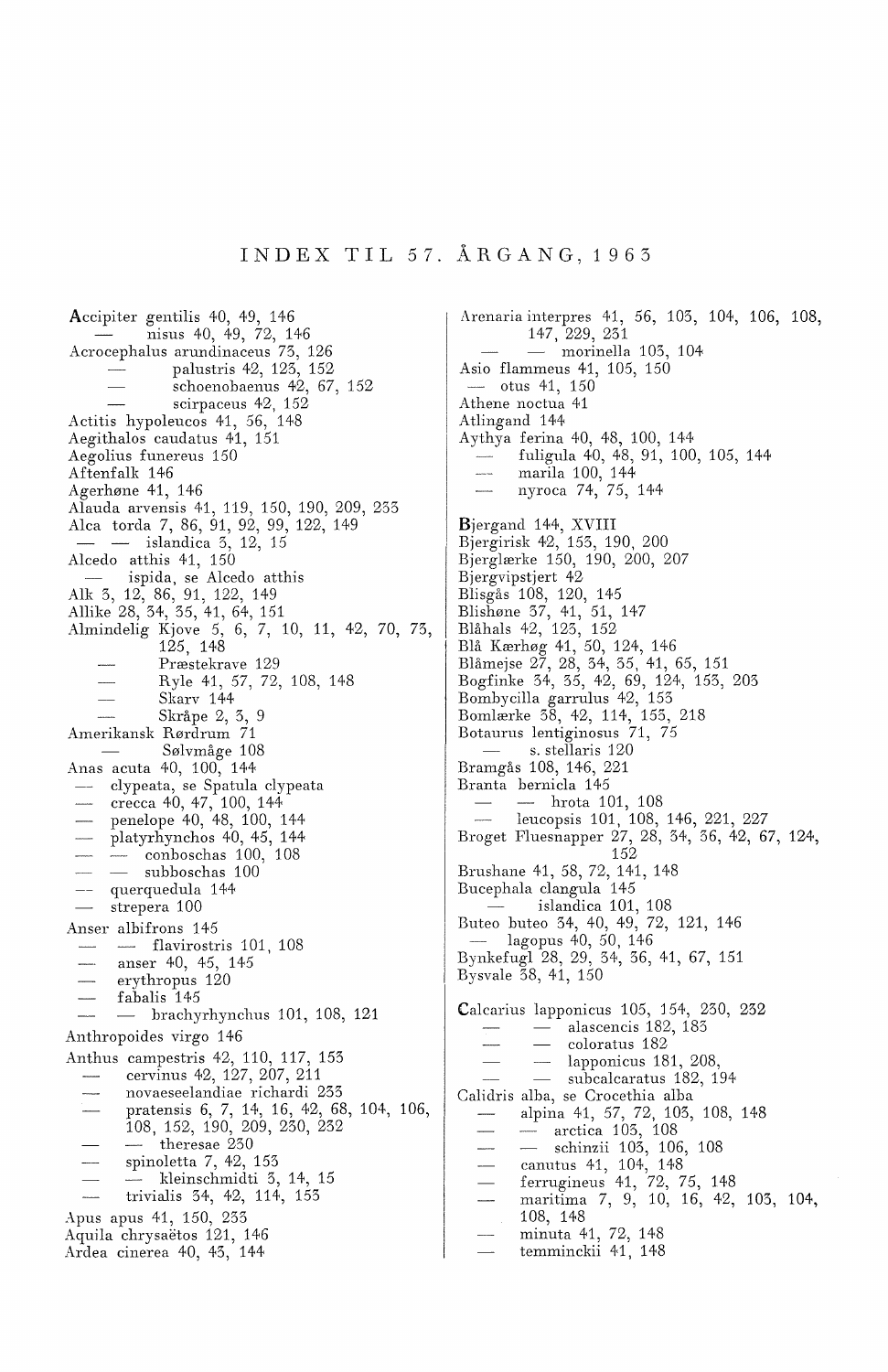Carduelis cannabina 34, 42, 69, 153 carduelis 42, 153 flammea 42, 153 - rostrata 105, 193, 194 flavirostris 42, 153, 190, 209 spinus 42, 153  $\sim$ Cepphus grylle 7, 41, 42, 86, 91, 92, 149  $-$  faeroeensis 3, 13, 15 Certhia brachydactyla 41, 123 familiaris 34, 41, 151 Charadrius alexandrinus 41, 53, 147 apricarius, se Pluvialis apricaria dubius 41, 147 hiaticula 41, 53, 103, 104, 106, 108, 147 semipalmatus 104 Chloris chloris 34, 42, 68, 153 Ciconia ciconia 44, 120, 144 Cinclus cinclus 41, 66, 151 Circus aeruginosus 41, 146 cyaneus 41, 50, 146 pygargus 41, 121, 146 Clangula hyemalis 101, 108, 144 Coccothraustes coccothraustes 42, 153 Coloeus monedula 34, 41, 64, 151 Columba livia 3, 7, 13, 15 oenas 41, 63, 149 palumbus 34, 41, 63, 122, 150 Coracias garrulus 73, 75, 122, 150 Corvus corax 7  $-$  corax 123  $-$  varius 3, 14, 15  $\overline{\phantom{a}}$ corone 41, 64, 159 cornix 3, 7, 14, 15, 34, 150 frugilegus 41, 64, 151 monedula, se Coloeus monedula Coturnix coturnix 146 Crex crex 147 Crocethia alba 104, 148 Cuculus canorus 34, 41, 65, 150 Cygnus bewickii, se Cygnus columbianus bewickii columbianus bewickii 146 cygnus 89, 101, 146 olor 40, 44, 146 Delichon urbica 41, 150 Dendrocopos major 34, 41, 63, 150 minor 123, 150 Digesmutte, se Stenpikker Digesvale 37, 41, 64, 150 Dobbeltbekkasin 5, 6, 7, 9, 10, 38, 41, 42, 57, 108, 124, 147 Dompap 37, 38, 42, 155 Drosler 28 Drosselrørsanger 73, 126 Dryocopus martius 150 Duehøg 38, 40, 49, 121, 146 Dværgfalk 38, 41, 42, 146 Dværggås 120, 203 Dværgmåge 125, 149 Dværgryle 41, 72, 148 Dværgterne 41, 62, 149

Ederfugl 3, 9, 40, 42, 49, 71, 86, 124, 144, XVIII Ellekrage 73, 122, 150 Emberiza calandra 42, 114, 153 citrinella 34, 42, 69, 153 hortulana 128, 154 schoeniclus 42, 69, 154 Engpiber 6, 14, 38, 42, 68, 108, 152, 190, 230 Engsnarre 147 Enkeltbekkasin 41, 147 Eremophila alpestris 150, 190, 207, 209, 211 Erithacus rubecula 34, 42, 67, 152 Falco biarmicus 129 columbarius 41, 42, 146 peregrinus 146 rusticolus 121 subbuteo *50,* 72, 146 tinnunculus 41, 50, 146 vespertinus 146 Fasan 34, 35, 41, 146 Ficedula albicollis 234 hypoleuca 34, 42, 67, 152 Fiskehejre 28, 37, 38, 40, 43, 144 Fiskeørn 38, 72, 146 Fjordterne 41, 62, 149, 155 Fløjlsand 91, 144, XVIII Fratercula arctica 7, 42, 86, 99, 149 grabae 3, 13, 15, 18 Fringilla coelebs 34, 42, 69, 153 montifringilla 42, 135, 153 Fuglekonge 34, 35, 42, 123, 124, 152 Fulica atra 41, 51, 147 Fulmarus glacialis 1, 3, 7, 8, 15, 16, 42, 43, 144 Galerida cristata 41, 123, 150 Gallinago gallinago 7, 41, 42, 57, 102, 108, 147  $-$  faroeensis 10, 16 media 147 Gallinula chloropus 41, 50, 147 Garrulus glandarius 34, 41, 137, 151 Gavia adamsii 143 arctica 143 immer 145  $\overbrace{\qquad \qquad }^{}$ stellata 143 Gejrfugl 88 Gelochelidon nilotica 41, 149, 155, 172 Gransanger 42, 152 Gravand 40, 45, 145 Grus grus 146 Græshoppesanger 123 Grønbenet Rørhøne 37, 41, *50,* 147 Grønirisk 34, 36, 42, 68, 153, 217 Grønlandsk Gråsisken 193, 194 Stenpikker 193, 194 Grønsisken 42, 153 Gråand 37, 40, 45, 108, 144 Grå Fluesnapper 38, 42, 124, 152 Grågås 40, 45, 120, 145 Gråkrage 3, 4, 14, 34, 35, 150 Gråmejse 28 Gråmåge 121 Gråsisken 38, 42, 153 Gråspurv 14, 42, 154 Gråstrubet Lappedykker 144

Caprimulgus europaeus 150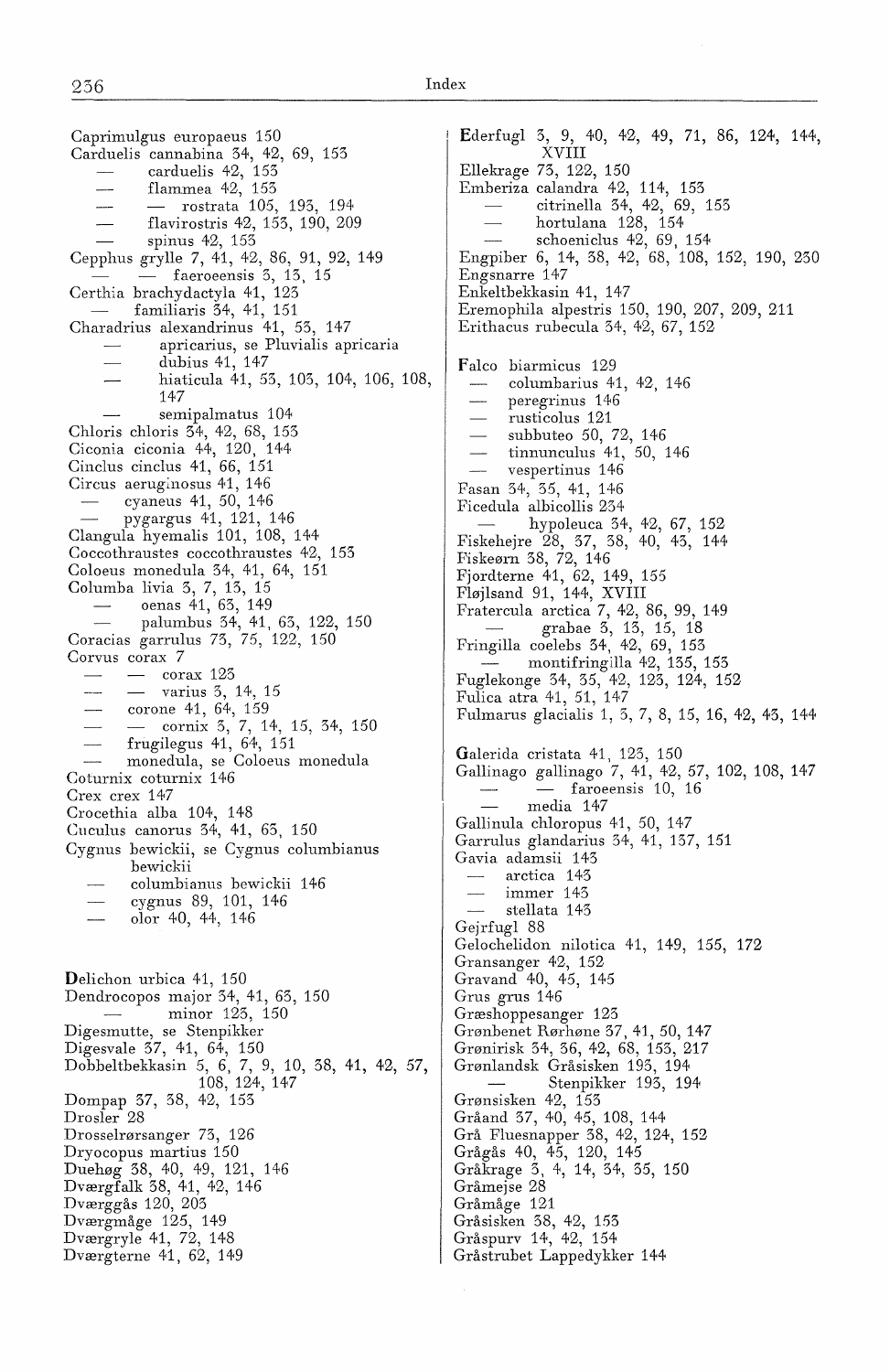Gulbug 30, 34, 36, 42, 152 Gulspurv 28, 34, 35, 42, 69, 153 Gul Vipstjert 37, 42, 124, 153 Gærdesanger 29, 34, 36, 42, 67, 124, 152 Gærdesmutte 3, 4, 6, 14, 28, 34, 35, 41, 123, 124, 151 Gøg 34, 35, 41, 63, 150 Haematopus ostralegus 7, 9, 41, 42, 52, 102, 108, 147, 158 - occidentalis 9, 16, 17 Halemejse 37, 41, 151 Haliaeetus albicilla 74, 124, 146 leucogaster 84 Haliastur indus 84 Havesanger 30, 34, 36, 42, 124, 152 Havlit 108, 144 Havterne 6, 11, 12, 41, 42, 62, 70, 108, 149, 155 Havørn 74, 124, 146 Hedehøg 41, 121, 146 Hedelærke 38, 117, 118, 150 Hejre, se Fiskehejre Himantopus himantopus 72, 75 Hippolais icterina 34, 42, 152 Hirundo rupestris 64 rustica 41, 64, 150 Histrionicus histrionicus 101, 108 Hjejle *5,* 6, 9, 41, 108, 147, 229 Hortulan 124, 128, 154 Huldue 37, 41, 63, 149 Husrødstjert 42, 152 Husskade 34, 35, 41, 65, 151 Hvepsevåge 28, 37, 38, 40, 49, 72, 146 Hvidbrystet Præstekrave 41, 53, 147 Hvidhalset Fluesnapper 234 Hvidklire 41, 56, 148 Hvidnæbbet Lom 143 Hvid Stork 144 Hvidvinget Korsnæb 24 Hvid Vipstjert 37, 42, 68, 108, 124, 153 Hvidøjet And 74, 144 Hvinand 145 Hydrobates pelagicus 4, 7, 9, 15, 42, 70 Hydroprogne caspia, se Hydroprogne tschegrava tschegrava 126, 149, 233 Hærfugl 122, XVIII Hættemåge 41, 42, 60, 149, 157, 158, 159, 160, 162, 163, 165, 166, 167, 168, 229 Høgesanger 42, 152 Isfugl 38, 41, 150 Islandsk Hvinand 108 Ryle 41, 148 Islom 143, XVIII Jagtfalk 121 Jernspurv 28, 30, 34, 36, 42, 67, 124, 152 Jomfrutrane 146 Jynx torquilla 41, 64, *150*  Kirkeugle 41 Kjover<sup>708</sup> Klippedue 3, 13 Klyde 41, 58, 148, 158, 162, 163 Knopsvane 37, 40, 44, 146 Knortegås 108, 120, 145, 222, 223

Kongeørn 121, 146 Kornværling, se Bomlærke Korsnæb 22, 38 Kortnæbbet Gås 108, 121 Lomvie 86 Korttået Træløber 41, 123 Krage 41, 64, 159 Krikand 40, 47, 144 Krognæb 19 Krumnæbbet Ryle 41, 72, 124, 148 Kvækerfinke 38, 42, 140, 153 Kærløber 41, 148 Kærnebider 37, 38, 42, 153 Kærsanger 37, 42, 123, 124, 152 Landsvale 41, 64, 150 Lanius collurio 34, 42, 153 excubitor 42, 124, 153 senator 42, 74, 75 Laplandsværling 124, 154, 181, 230 Laridae 108 Larus argentatus 7, 16, 41, 59, 94, 105, 149, 159, 229, 231 argentatus 3, 12, 15, 17, 99, 108 smithsonianus 99, 108  $\sim$ vegae 99 canus 41, 42, 59, 149, 159 delawarensis 168 fuscus 7, 11, 16, 41, 42, 60, 105, 149  $-$  graellsii 11, 17 hyperboreus 121 marinus 3, 7, 11, 15, 16, 17, 41, 42, 60, 70, 94, 98, 101, 108, 148 minutus 125, 149 ridibundus 41, 42, 60, 105, 149, 157, 158, 172, 229, 231 Lille Flagspætte 123, 150, XVIII Fluesnapper 42, 126, 207 Kjove 148 Kobbersneppe 41, 148  $\overline{\phantom{a}}$ Korsnæb 22, 153, 176 Lappedykker 40, 43, 144 Præstekrave 41, 147 Regnspove *5,* 6, 7, 9, 10, 41, 42, 53, 108, 147 Spove, se Lille Regnspove Stormsvale 4, 9, 42, 70 Limicola falcinellus 41, 148 Limnocryptes minimus, se Lymnocryptes minimus Limnodromus griseus 147 Limosa lapponica 41, 148 limosa 41, 102, 108, 147, 165 Locustella n. naevia 123 Lommer XVIII Lomvie 1, 2, 3, 4, 12, 42, 86, 149 Loxia sp. 22 curvirostra 22, 24, 153, 176, 178 leucoptera 24 pytyopsittacus 22, 24, 153 Lullula arborea 117, 118, 119, 150 Lunde 3, 4, 13, 42, 86, 149 Luscinia luscinia 34, 42, 152 svecica 42, 123, 152 Lymnocryptes minimus 41, 147 Lyrurus tetrix 146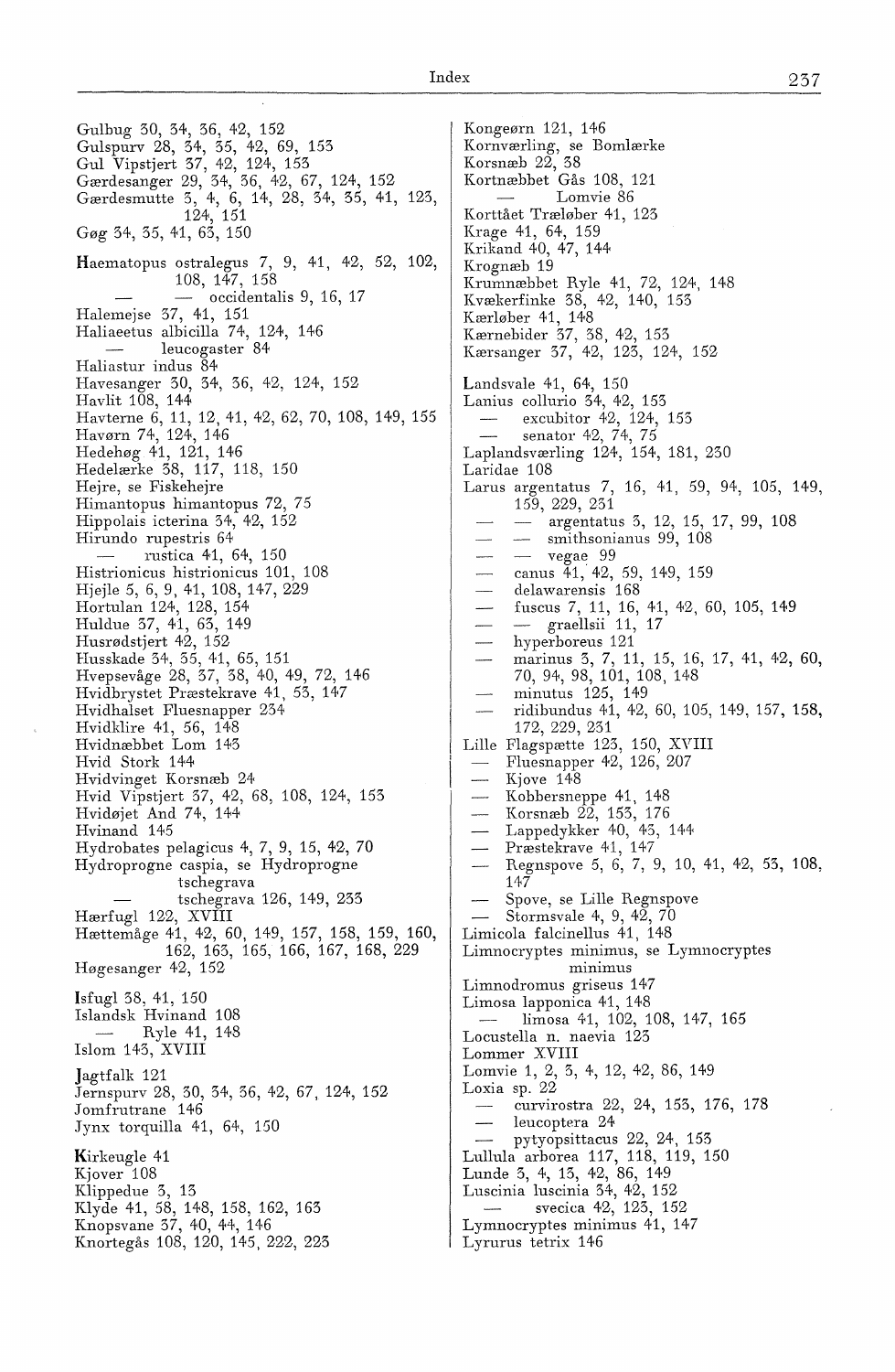Lærkefalk *50,* 72, 146 Løvsanger 34, 36, 42, 124, 152 Låddenbenet Musvåge 38, 40, *50,* 124, 146 Mallemuk 1, 3, 4, 8, 42, 43, 144 Markpiber 42, 110, 153 Melanitta fusca 144 nigra 40, 144 Mellemkjove 229 Menura alberti 82 superba 82 Mergus merganser 145 serrator 40, 49, 145 Milvus migrans 71, 75, 234 m. milvus 121 Misteldrossel 38, 41, 151 Morus bassanus 42, 70, 99, 144 Mosehornugle 41, *150*  Motacilla alba 42, 68, 104, 106, 108, 153 cinerea 42 flava 42, 153 Mudderklire 41, *56,* 124, 129, 148 Munk 30, 34, 36, 42, 152 Mursejler 38, 41, 150, 233 Muscicapa hypoleuca, se Ficedula hypoleuca parva, se Siphia parva striata 42, 152 Musvit 27, 34, 35, 41, *65,* 151 Musvåge 28, 34, 35, 40, 49, 72, 121, 146 Måger 6, 11, 108 Natravn 37, *150*  Nattergal 30, 34, 36, 42, 152 Natugle 34, 35, 41, 63 Netta rufina 40, 48 Nordisk Lappedykker 120 Nucifraga caryocatactes 41, 151 Numenius arquata 41, 53, 147 phaeopus 7, 9, 41, 42, 53, 100, 102, *105,* 107, 108, 147 islandicus 10, 16 Nyctea scandiaca 150 Nøddekrige 41, 151 Oceanodroma leucorrhoa 42, 69, 99, 144 Odinshane 41, 72, 121 Oenanthe oenanthe 7, 41, 104, 105, 151, 230, 231 leucorrhoa 104, 108, 193, 230, 232 schiøleri 14, 16, 230, 232 Oidemia fusca 91 Oriolus o. oriolus 123 Pandion haliaetus 72, 146 Parus ater 41, 151 caeruleus 34, 41, *65,* 151 cristatus 41 major 34, 41, 65, 151 palustris 34, 41, 66, 151 Passer domesticus 7, 14, 18, 42, 154 montanus 34, 42, 68, 154 Perdix perdix 41, 146 Perleugle 150 Fernis apivorus 40, 49, 72, 75, 146

Phalacrocorax aristotelis 3, 7, 9, 15, 42, 70 carbo 99, 144 Phalaropus lobatus 41, 72, 75, 121 Phasianus colchicus 34, 41, 146 Philomachus pugnax 41, 58, 72, 75, 148, 158 Phoenicurus ochruros 42, 152 phoenicurus 34, 42, 67, 151 Phylloscopus 130 collybita 42, 152 sibilatrix 42, 152 trochilus 34, 42, 152 Pibeand 40, 48, 144 Pibesvane 146 Pica pica 34, 41, 65, 137, 151 Pinguinus impennis 88 Pinicola enucleator 19, 21 Pirol 123 Plautus alle, se Plotus alle Plectrophenax nivalis 104, 105, 108, 154, 190, 209, 230, 232 Plettet Rørvagtel 41, 147 Plotus alle 73, 75, 86, 149, 233 Pluvialis apricaria 7, 9, 41, 100, 102, 105, 107, 108, 147, 229, 231 altifrons 9, 16 squatarola, se Squatarola squatarola Podiceps auritus 120 cristatus 40 griseigena 144 nigricollis 40, 144 ruficollis 40, 43, 144 Porzana porzana 41, 147 Prunella modularis 34, 42, 67, 152 Præstekrave, se Stor Præstekrave Puffinus 2, 3, 7, 9, 15, 17, 42 Pyrrhula pyrrhula 42, 153 Rallus aquaticus 41, 147 Ravn 3, 14, 123 Recurvirostra avosetta 41, *58,* 148, 157, 158 Regulus ignicapillus 42, 124, 233 regulus 34, 42, 152 Ride 1, 2, 3, 4, 12, 41, 42, 61, 108, 149 Ringdrossel 41, 151, XVII Ringdue 34, 35, 41, 63, 122, 150 Riparia riparia 41, 64, 150 Rissa tridactyla 1, 2, 3, 7, 12, 15, 17, 41, 42, 61, 99, 149 Rovterne 122, 126, 149, 233 Rødben 41, 54, 108, 148, 229 Rød Glente 121 Rødhals 28, 30, 34, 35, 42, 67, 124, 152 Rødhovedet And 40, 48 Tornskade 42, 7 4 Rødkælk, se Rødhals Rødrygget Tornskade 34, 36, 42, 124, 153 Rødstjert 28, 34, 35, 42, 67, 124, 151 Rødstrubet Lom 143 Piber 42, 124, 127, 201, 207 Rødtoppet Fuglekonge 42, 124, 233 Rørdrum 120 Rørhøg 41, 146 Rørhøne 28, 38 Rørsanger 37, 42, 152 Rørspurv 38, 42, 69, 154, 218 Råge 41, 64, 151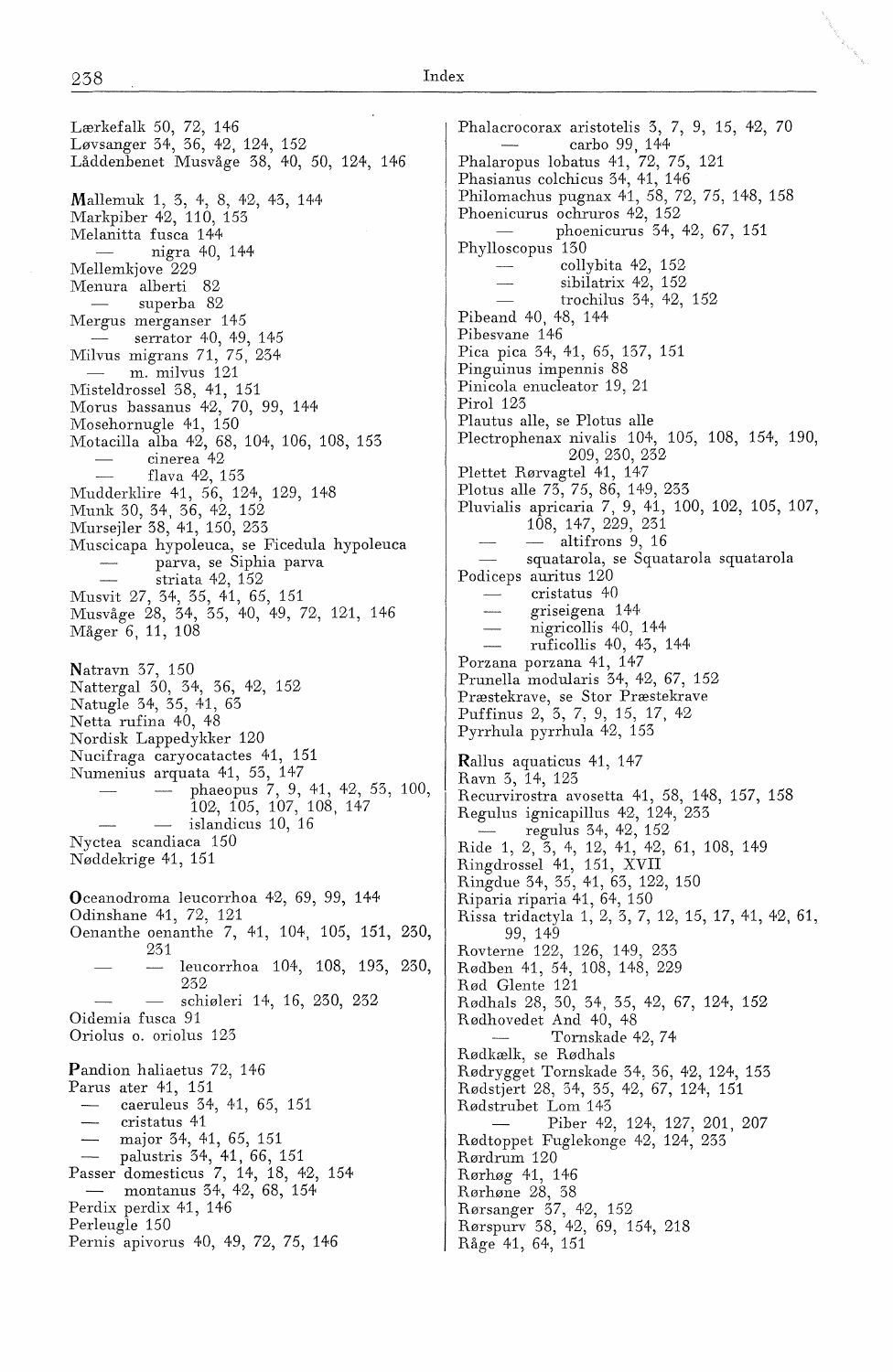Saksnæb 108 Sandløber 148 Sandterne 41, 124, 149, 155 Sangdrossel 30, 34, 35, 41, 66, 123, 151 Sangere Z8 Sanglærke 37, 41, 119, 150, 190, ZOO, 233 Sangsvane 89, 146 Saxicola rubetra 34, 41, 67, 151 torquata  $42, 74, 75$ Scolopax rusticola 147 Sildemåge 6, 11, 41, 4Z, 60, 149 Silkehale 38, 42, 153 Siphia parva 42, 126, 207, 211 Sitta europaea 34, 41, 66 Sivsanger 37, 42, 67, 15Z Sjagger 38, 41, 109, 151 Skarver 108, 124 Skeand 40, 48, 144 Skovhornugle 37, 38, 41, 150 Skovpiber 29, 34, 35, 4Z, 114, 124, 153 Skovsanger 35, 42, 152 Skovskade Z8, 30, 34, 35, 41, 151 Skovsneppe 38, 147 Skovspurv 34, 35, 4Z, 68, 154 Skråpe 4Z Skærpiber 3, 4, 6, 14, 4Z, 1Z4, 153 Slørugle 41, 63 Småspove, se Lille Regnspove Sneppeklire 147 Snespurv 108, 154, 190, 200, 217, 218, 224, 230 Sneugle 150, XVII Solsort 28, 30, 34, 35, 41, 66, 124, 151 Somateria mollissima 7, 40, 42, 49, 71, 86, 144  $-$  faeroeensis  $3, 9, 15$ Sortand 40, 144, XVIII Sort Glente 71, 234 Sortgrå Ryle *5,* 6, 10, 4Z, 108, 148 Sorthalset Lappedykker 40, 144 Sortklire 41, 54, 7Z, 148 Sortmejse 28, 37, 41, 151 Sort Rødstjert, se Husrødstjert Sortspætte 38, 150 Sort Stork XVII Sortstrubet Bynkefugl 4Z, 74 Lom 143 Spatula clypeata 40, 48, 105, 144 Spidsand  $40, 144$ Splitterne 41, 62, 149, 155 Spurvehøg 37, 40, 49, 7Z, 121, 146 Spætmejse 27, Z8, 34, 35, 41, 66 Squatarola squatarola 41, 52, 147 Stenpikker 6, 14, 41, 108, 124, 151, 250 Stenvender 41, 56, 108, 147, 229 Stercorarius longicaudus 148 parasiticus 7, 10, 11, 16, 17, 4Z, 70, 73, 125, 148 pomarinus 2Z9, Z31 skua 7, 10, 11, 16, 17, 4Z, 70, 73, 148 Sterna albifrons 41, 62, 149 hirundo 41, 62, 149, 155, 172 nilotica, se Gelochelidon nilotica paradisaea 7, 11, 1Z, 16, 41, 4Z, 62, 70, 102, 108, 149, 155, 172 sandvicensis 41, 62, 149, 155, 172

Stillits Z9, 37, 4Z, 153 Stor Flagspætte 34, 35, 41, 63, 1Z4, 150 Stork 38, 44, 120, 144, XVII Storkjove *5,* 6, 7, 10, 4Z, 70, 73, 148 Stor Kobbersneppe 41, 108, 147, 165 - Korsnæb $22, 153$ Stormmåge 41, 42, 59, 149, 159, 162, 163 Stormsvaler 108 Storpiber Z33 Stor Præstekrave 41, 53, 108, 147 - Regnspove 38, 41, 53, 147 - Skallesluger 145 Storspove, se Stor Regnspove Stor Stormsvale 42, 69, 144 - Tornskade 38, 4Z, 1Z4, 153 Strandhjejle 41, 5Z, 1Z4, 147 Strandskade 5, 6, 7, 9, 41, 4Z, 5Z, 108, 147 Streptopelia decaocto 41, 122, 149 t. turtur 122 Strix aluco 34, 41, 63 Strømand 108 Sturnus vulgaris 7, 34, 4Z, 68, 105, 153 faroeensis 3, 14, 15 Stylteløber 72 Stær 3, 4, 6, 14, Z7, Z8, 34, 35, 4Z, 68, 153 Sula bassana, se Morus bassanus Sule 4Z, 70, 108, 144 Sumpmejse 27, 34, 35, 41, 66, 151 Svaleklire Z8, 38, 41, 71, 73, 148 Svaler 28 Svartbag 3, 4, 11, 41, 42, 60, 70, 94, 108, 148 Sylvia atricapilla 34, 4Z, 152 borin 34, 42, 152 communis 34, 4Z, 67, 152 curruca 34, 42, 67, 152 nisoria 42, 152 Sædgås 120, 145, 203 Søkonge 73, 86, 149, Z33 Sølvmåge 3, 4, 12, 41, 59, 94, 149, 159, 163, 166, 2Z9 Tadorna tadorna 40, 45, 145 Taffeland 40, 48, 144 Tejst 3, 4, 13, 41, 42, 86, 91, 149 Temmincksryle 41, 148 Terner 108, 155 Tinksmed 41, 56, 148 Toplærke 41, 1Z3, 150 Topmejse 41 Toppet Lappedykker 40 Skallesluger 40, 49, 145 Topskarv 3, 9, 42, 70 Tornirisk 29, 34, 36, 42, 69, 124, 153, 217 Tornsanger 30, 34, 36, 42, 67, 124, 152 Tornskade Z8, 30 Trane 146 Tredækker 147 Tringa erythropus 41, 54, 72, 148 glareola 41, 56, 148 hypoleucos, se Actitis hypoleucos nebularia 41, 56, 148  $\sim$ ochropus 41, 71, 73, 75, 148 totanus 41, 54, 102, 108, 148, 158, 229, 231 robusta 229, 231